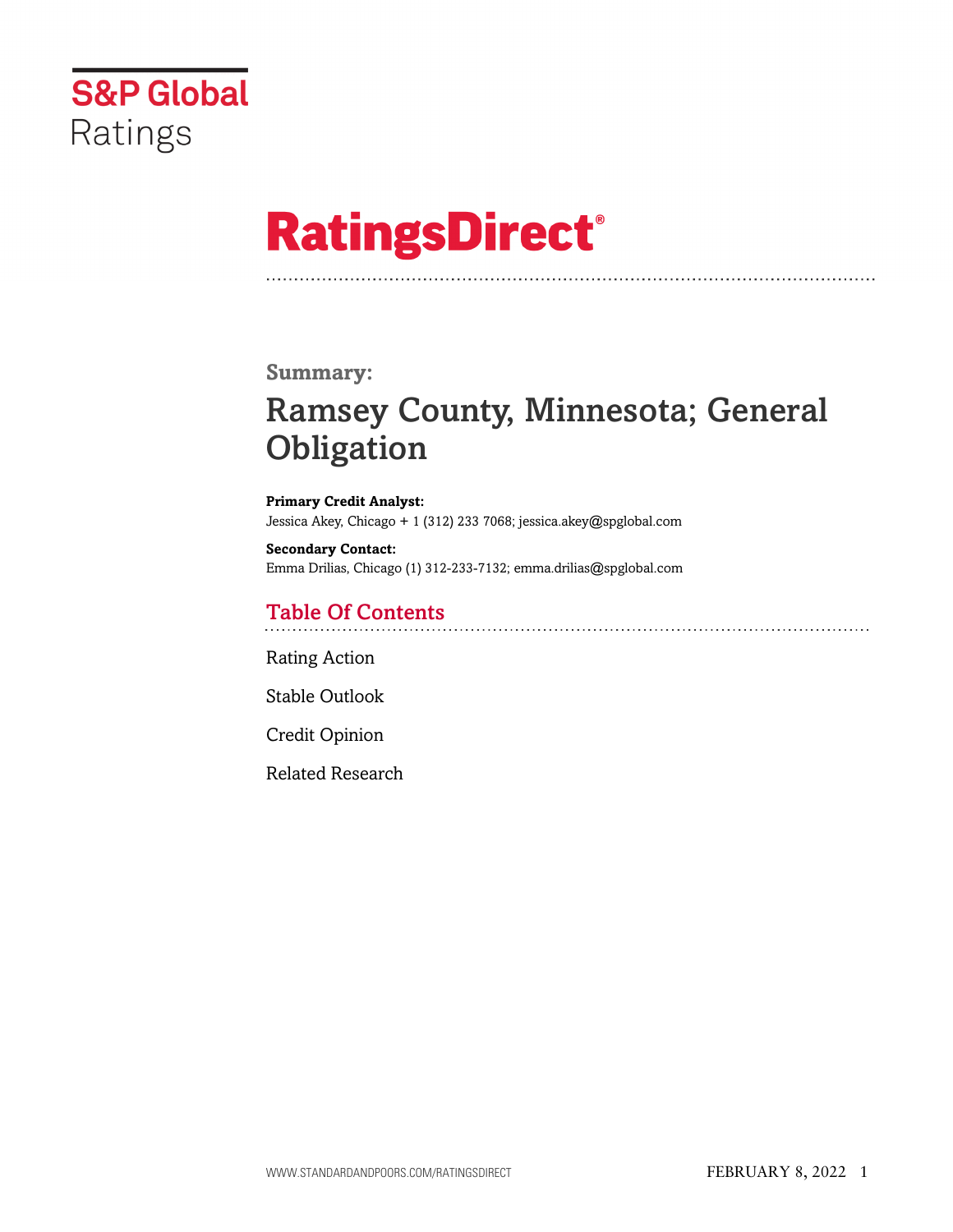## **Summary:**

# Ramsey County, Minnesota; General Obligation

| <b>Credit Profile</b>                                      |            |            |  |  |  |
|------------------------------------------------------------|------------|------------|--|--|--|
| US\$19.0 mil GO cap imp plan bnds ser 2022A due 02/01/2042 |            |            |  |  |  |
| Long Term Rating                                           | AAA/Stable | <b>New</b> |  |  |  |
| Ramsey Cnty GO                                             |            |            |  |  |  |
| Long Term Rating                                           | AAA/Stable | Affirmed   |  |  |  |

# <span id="page-1-0"></span>Rating Action

S&P Global Ratings assigned its 'AAA' long-term rating to Ramsey County, Minn.'s \$19 million series 2022A general obligation (GO) capital improvement plan bonds. At the same time, S&P Global Ratings affirmed its 'AAA' long-term rating on the county's GO bonds outstanding. The outlook is stable.

The bonds are secured by the county's GO; full-faith and credit pledge; and power to levy direct, general ad valorem taxes on all taxable property within its borders.

The bonds will be used to finance various capital improvement projects.

Ramsey County's bonds are eligible to be rated above the sovereign because we believe the county can maintain better credit characteristics than the nation in a stress scenario. Under our criteria "Ratings Above The Sovereign: Corporate And Government Ratings--Methodology And Assumptions" (published Nov. 19, 2013), we consider state and local governments to have moderate sensitivity to country risk. The county's local property tax revenue is the primary source of security on the bonds, which significantly limits the possibility of negative sovereign intervention in the payment of debt or operations. The institutional framework in the nation is predictable for local governments, allowing them significant autonomy and independent treasury management; there has been no history of negative federal government intervention in local finances.

#### Credit overview

Ramsey has maintained operational stability throughout the COVID-19 pandemic, with a general fund surplus in fiscal 2020 and almost break-even results estimated in 2021. With essentially break-even budgets in fiscal years 2022 and 2023, federal stimulus allowed the county to maintain service levels while minimizing property tax levy increases. The county's management is committed to financial stability, maintaining its high fund balance, and has historically balanced revenues and expenditures. The county continues to see residential development throughout the pandemic, but the near-to-medium-term demand for office real estate is uncertain. The debt profile is strong relative to the budget as well as market value, which we expect will continue. Following the passage of pension reform legislation for the state cost-sharing pension plans several years ago, we view the county's pension burden to be improving.

The 'AAA' rating reflects our view of the county's:

• Very strong economy with strong residential growth and overall economic stability supported by multiple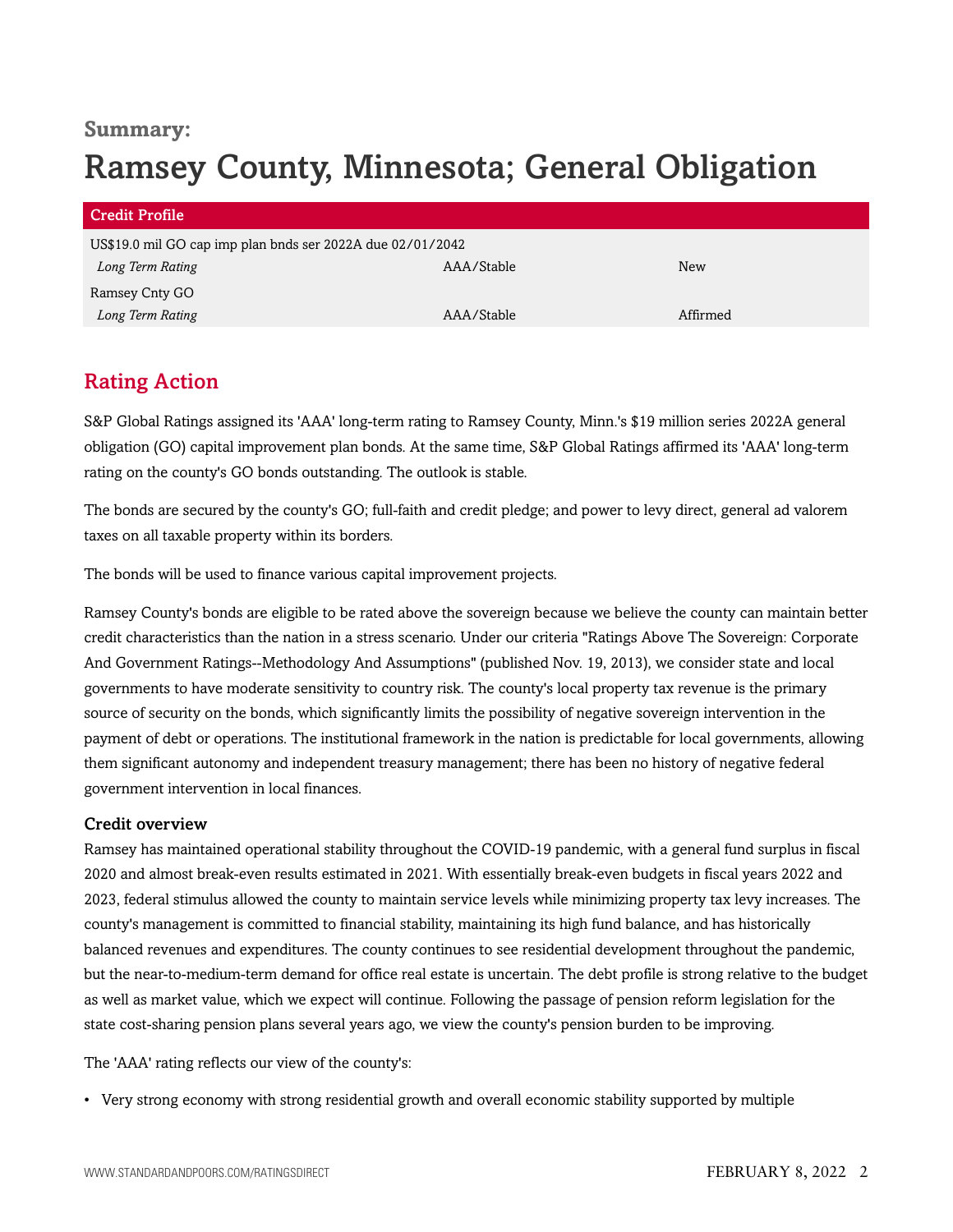government and higher education institutions;

- Continued strong financial performance with operational balance maintained through the pandemic;
- Low debt levels without plans to materially increase debt, with only modest pension and other postemployment benefit (OPEB) costs and little medium-term likelihood of meaningful cost acceleration; and
- Very strong management with history of well-managed budgets that has consistently produced balanced results.

#### Environmental, social, and governance

We analyzed Ramsey's environmental, social, and governance risks relative to the county's economy, management, financial measures, and debt and liability profile, and determined that all are in line with our view of the sector standard. The county is on the Mississippi River, but has no recent history of significant flooding, so its environmental risks align with those of sector peers. Even still, the county takes active steps to mitigate its exposure to environmental risks, including working with a multijurisdictional watershed management organization that serves the capital region.

# <span id="page-2-0"></span>Stable Outlook

#### Downside scenario

Downside pressure would most likely come via weakening across multiple factors, such as a slowdown leading to declining economic metrics, significantly lower revenue performance, and materially lower reserves. Given that we do not expect such a scenario in the next few years, we do not anticipate lowering the rating within the outlook horizon.

## <span id="page-2-1"></span>Credit Opinion

#### Strong residential growth, uncertain future demand for office real estate

Ramsey County is home to some of the state's largest public- and private-sector employers, including the University of Minnesota's St. Paul campus (with approximately 18,000 employees), the state of Minnesota (14,000), 3M Co. (industrial and consumer products, 10,500), and Independent School District No. 625 (6,000). Management reports that there are still uncertainties regarding the COVID-19 pandemic's long-term impact on office real estate and in-person retail, but also reports that the single-family housing and apartment markets are very strong.

The prominence of state government, many large city governments, and the county itself, as well as multiple higher education institutions and several large hospitals, supports our view that the county benefits from stabilizing institutions, which we view as an additional strength that is not necessarily reflected in wealth and income measures.

Ramsey County's market values have demonstrated steady growth during the pandemic, increasing 8% over the past year. Preliminary estimates from the county assessor indicate on-trend increases during the coming year. The City of St. Paul makes up approximately half of the county's total tax base and is undergoing an economic resurgence, with strong commercial as well as multiresidential growth. St. Paul and Ramsey County reported their highest valuation of building permits ever in 2017, partially due to the construction of Allianz Field, a \$150 million professional soccer stadium, as well as development in the surrounding area. Residential development around the stadium is moving forward, and two apartment buildings were recently completed and two more are underway.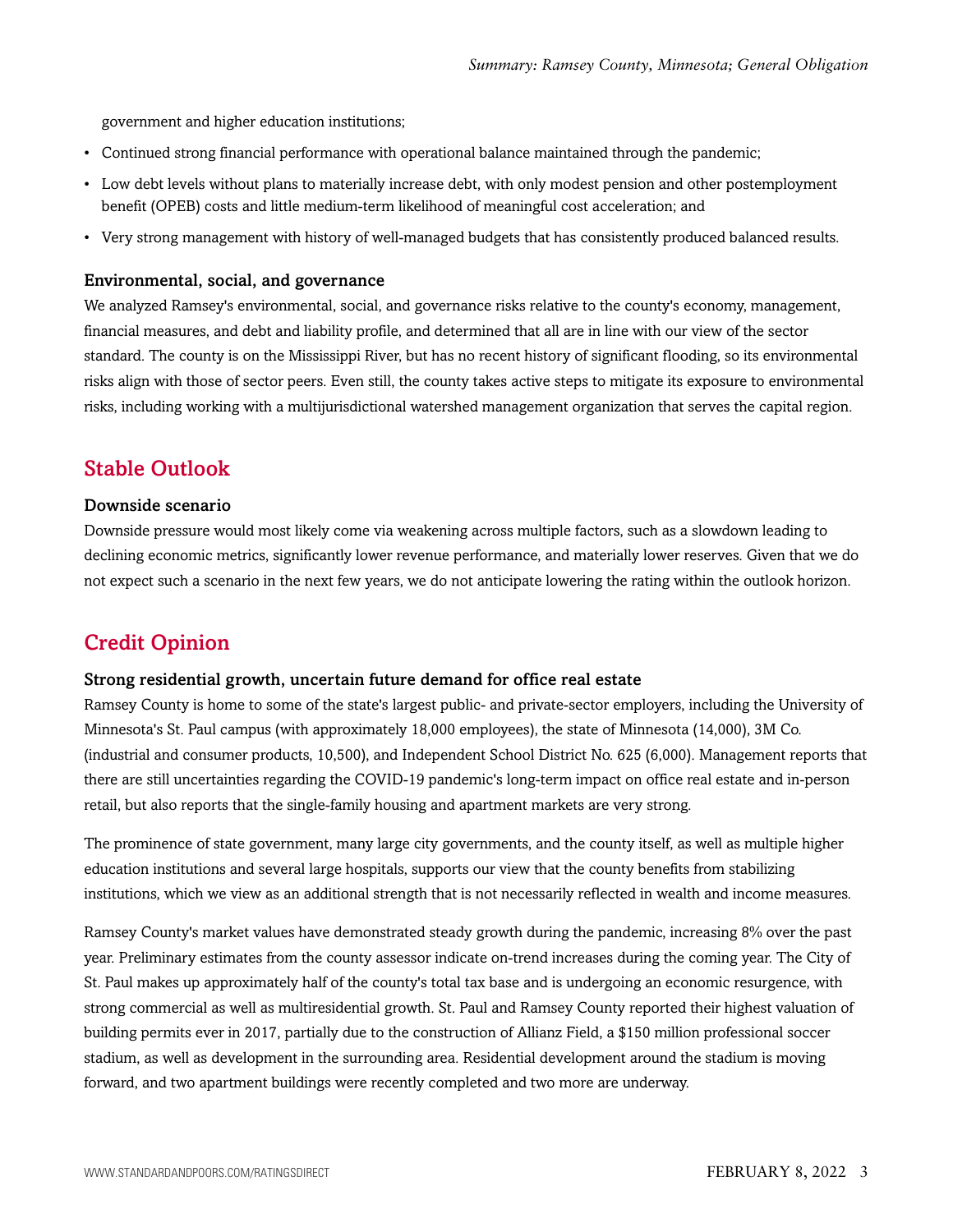We expect the economic growth will continue, as there are several large developments in the county in the planning and early construction stages: a 150-acre redevelopment at the former Ford assembly plant site; a five-acre downtown riverfront site owned by Ramsey County, called Riverfront Properties; and a 17-acre redevelopment of a former Sears site adjacent to the Capitol.

For S&P Global Economics' latest U.S. economic forecast, see "Economic Outlook U.S. Q1 2022: Cruising At A Lower Altitude," published Nov. 29, 2021, on RatingsDirect.

#### Very strong management with history of well-managed budgets

Our assessment of management indicates the county's consistent maintenance of balanced operations. Over the past three years, general fund operating results have ranged from negative 0.4% to 5.0%.

Highlights of the Financial Management Assessment include:

- Strong budgeting framework that includes the use of performance-based budgeting, tying programs to outcomes and objectives, and where revenue and expenditure forecasts are informed by historical data and numerous external data sources;
- Standard budget monitoring practices, where the county manager and department heads, although not the full county board, routinely review budget-to-actual performance and budget updates are made in a timely fashion in accordance with well-established procedures, as reflected in consistently on-target or conservative budget results;
- Detailed, two-year budget that demonstrates a goal of long-term structural balance and addressing issues from a multiyear perspective, even if the budget only extends a year into the future;
- Rolling six-year capital improvement plan that lays out capital project specifications in detail and ties project costs to funding sources and strategies;
- Formal investment policy with quarterly reporting on investment holdings and earnings to management, and annual reporting to the county board;
- Detailed debt management policy that sets qualitative and quantitative parameters around debt structure and issuance; and
- Formal fund balance policy requiring a minimum unassigned general fund balance of no less than two months of the subsequent year's budget and an unrestricted fund balance no more than half of current year revenues, expenditures, or the subsequent year's budget, with the policy thresholds chosen to mitigate revenue volatility and maintain an emergency reserve.

#### Operational balance maintained through the pandemic, using federal stimulus to minimize levy

We have adjusted general and total governmental fund revenues and expenditures to account for routine transfers. The fiscal 2020 (year-end Dec. 31) result significantly outperformed the break-even budget, as management tightened expenditure at the onset of the pandemic and then received \$97 million in CARES Act local government funding and COVID-19-related grants.

For fiscal 2021, the county estimates a slight general fund deficit of \$3.9 million (0.5% of expenditures), in line with the revised budget that included a 0% levy increase. The proposed fiscal year 2022 and 2023 budgets have levy increases of 1.55% and 4.54%, respectively. Both budgets are essentially breakeven in the general fund, with deficits of less than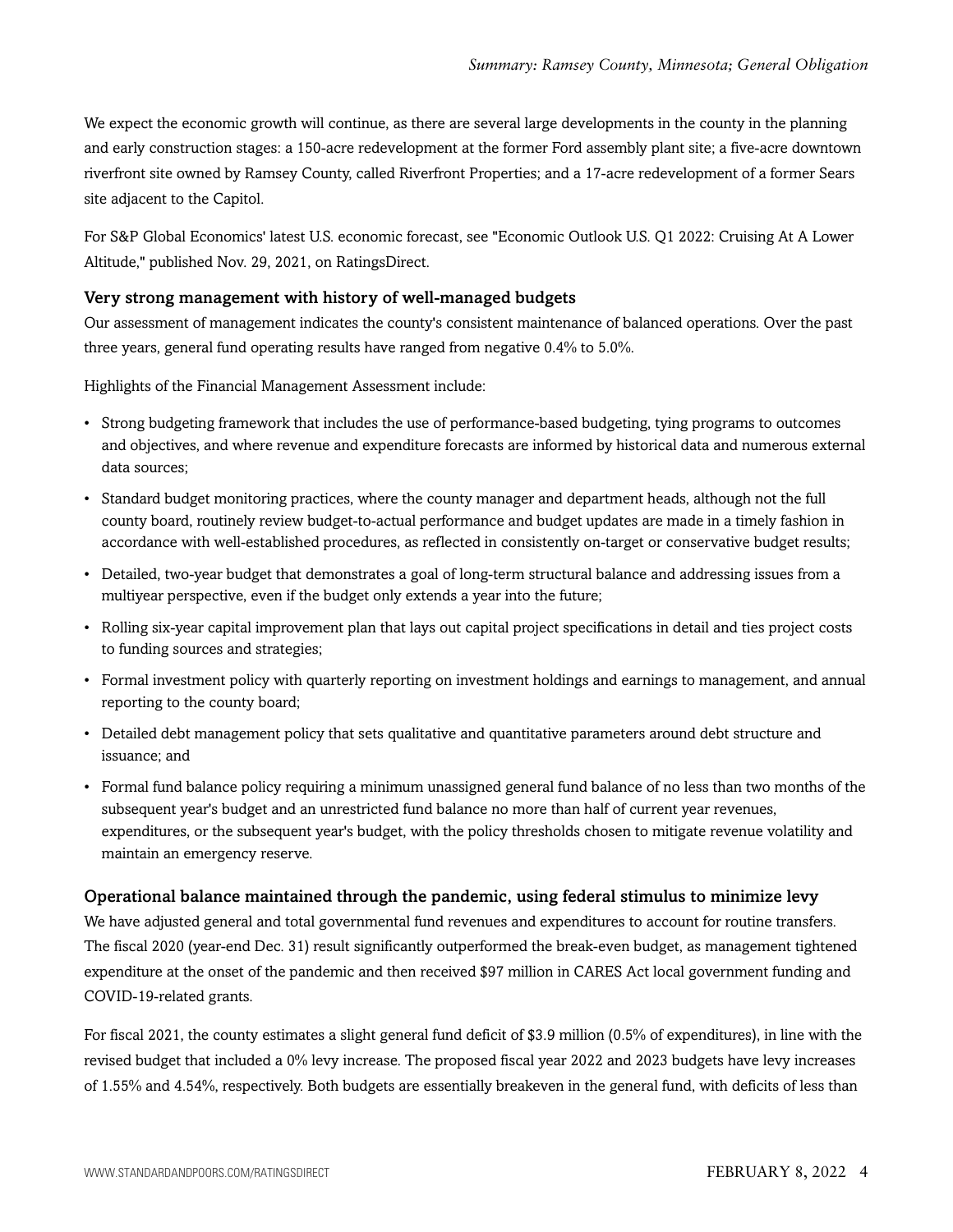0.5% of expenditures. The county was allotted \$107 million of American Rescue Plan Act funds distributed in fiscal years 2021 and 2022. It is using \$20 million of that to maintain current service levels, while minimizing the levy. The remaining amount will be spent on a variety of initiatives.

Given Ramsey County's operational stability, we expect reserves will remain in line with its policy requirements and overall budgetary flexibility, and liquidity will remain very strong.

Ramsey County has one GO note that was privately placed with the Minnesota Public Facilities Authority in 2001. There is currently \$3.227 million outstanding, which we do not view as a liquidity risk.

Property taxes represent the largest revenue source (50%), followed by intergovernmental (35%), and charges for services (9%).

#### Low debt levels without plans to materially increase debt

The county plans to issue GO debt of approximately \$19 million, annually over the next two years. It could issue some additional debt to finance a share of a strategic initiative. Given the amount of debt that the county will amortize over the next two years, we do not believe the additional issuances will have a material effect on its overall debt profile. In addition, because of the large amount of money the county has been able to transfer to its capital projects fund, it will continue to be able to fund many projects on a pay-as-you-go basis.

#### Pensions and OPEB do not represent a medium-term risk

Pension contributions are only a modest share of the budget, and we believe the county has the capacity to absorb higher costs without pressuring operations.

The county's two largest pension plans have seen improvements in funded status in recent years, although plan statutory contributions have regularly fallen short of actuarial recommendations. Along with certain plan-specific actuarial assumptions and methods, this introduces some long-term risk of funding volatility and cost acceleration. The county's OPEB has an irrevocable trust, although it currently pays its OPEBs on a pay-as-you-go basis.

The county participates in the following defined-benefit plans:

- Minnesota General Employees Retirement Fund (GERF): 79% funded (as of June 30, 2020), with a county proportionate share of the plan's net pension liability at \$201 million.
- Minnesota Police and Fire Fund (PEPFF): 87% funded (as of June 30, 2020), with a proportionate share of \$24 million.
- Public Employees Correctional Fund (PECF): 98% funded (as of June 30, 2019), with a proportionate share of \$1.7 million.
- A single-employer OPEB plan that is 43% funded with a net OPEB liability of \$133 million (as of Dec. 31, 2020).

Annual contributions are based on a statutory formula, which we view as a negative credit factor. We think this increases risk of underfunding over time if future funding shortfalls are not met with offsetting adjustments by the state legislature. Statutory rates did not meet our minimum funding progress metric last year; however, funding levels are higher than in the previous year. Another key risk is a 7.5% investment rate of return assumption (for GERF and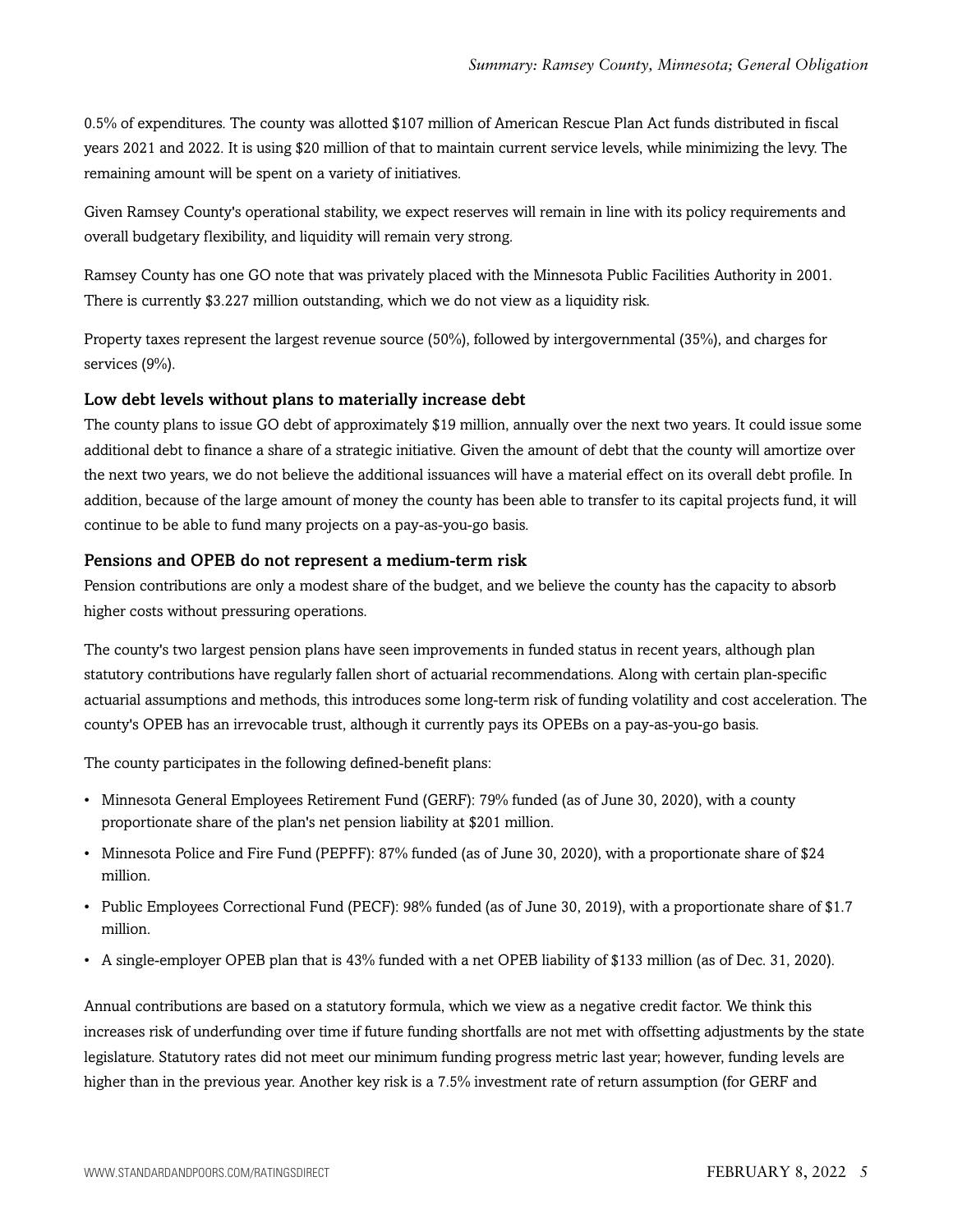PEPFF plans), which is higher than our 6.0% guideline. This indicates some exposure to liability acceleration from market volatility. Regardless, costs remain only a modest share of total spending and, in our view, are unlikely to pressure the county's medium-term operational health.

Ramsey County began prefunding the OPEB liability through a trust in 2012. For the near-to-medium term, the county plans to continue to pay its OPEBs on a pay-as-you-go basis, rather than draw on the trust, and allow the trust to grow through investment earnings. OPEB costs have generally been small as a share of total spending in recent years; as with pension contributions, we do not view them as a significant source of budgetary pressure.

#### Strong institutional framework

The institutional framework score for Minnesota counties is strong.

| <b>Ramsey County, Minnesota--Key Credit Metrics</b>               |                    |                               |            |         |
|-------------------------------------------------------------------|--------------------|-------------------------------|------------|---------|
|                                                                   | <b>Most recent</b> | <b>Historical information</b> |            |         |
|                                                                   |                    | 2020                          | 2019       | 2018    |
| Very strong economy                                               |                    |                               |            |         |
| Projected per capita EBI % of U.S.                                | 105                |                               |            |         |
| Market value per capita (\$)                                      | 113,531            |                               |            |         |
| Population                                                        |                    | 557,675                       | 555,680    | 547,670 |
| County unemployment rate(%)                                       |                    | 6.9                           |            |         |
| Market value (\$000)                                              | 63,313,151         | 59,657,537                    | 56,476,047 | 53,037  |
| Ten largest taxpayers % of taxable value                          | 4.4                |                               |            |         |
| <b>Strong budgetary performance</b>                               |                    |                               |            |         |
| Operating fund result % of expenditures                           |                    | 5.0                           | (0.4)      | 5.0     |
| Total governmental fund result % of expenditures                  |                    | 8.2                           | 6.2        | 8.6     |
| Very strong budgetary flexibility                                 |                    |                               |            |         |
| Available reserves % of operating expenditures                    |                    | 27.8                          | 28.8       | 48.5    |
| Total available reserves (\$000)                                  |                    | 220,822                       | 204,420    | 232,980 |
| Very strong liquidity                                             |                    |                               |            |         |
| Total government cash % of governmental fund expenditures         |                    | 67                            | 63         | 74      |
| Total government cash % of governmental fund debt service         |                    | 2663                          | 2301       | 1703    |
| Very strong management                                            |                    |                               |            |         |
| Financial Management Assessment                                   | Good               |                               |            |         |
| Very strong debt & long-term liabilities                          |                    |                               |            |         |
| Debt service % of governmental fund expenditures                  |                    | 2.5                           | 2.8        | 4.4     |
| Net direct debt % of governmental fund revenue                    | 17                 |                               |            |         |
| Overall net debt % of market value                                | 2.8                |                               |            |         |
| Direct debt 10-year amortization (%)                              | 66                 |                               |            |         |
| Required pension contribution % of governmental fund expenditures |                    | 2.4                           |            |         |
| OPEB actual contribution % of governmental fund expenditures      |                    | 1.5                           |            |         |
| Strong institutional framework                                    |                    |                               |            |         |

EBI--Effective buying income. OPEB--Other postemployment benefits. Data points and ratios may reflect analytical adjustments.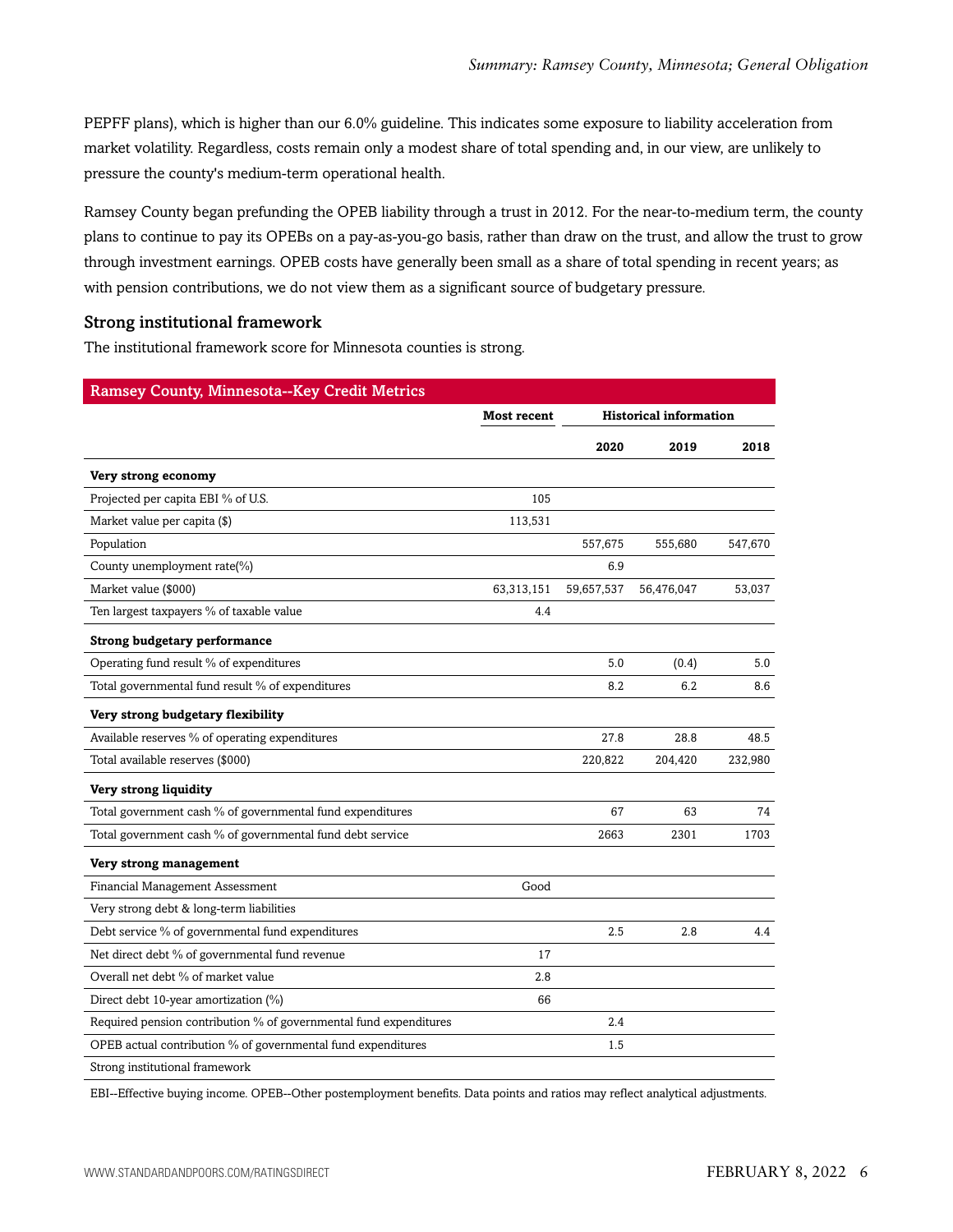# <span id="page-6-0"></span>Related Research

- Through The ESG Lens 2.0: A Deeper Dive Into U.S. Public Finance Credit Factors, April 28, 2020
- S&P Public Finance Local GO Criteria: How We Adjust Data For Analytic Consistency, Sept. 12, 2013
- Alternative Financing: Disclosure Is Critical To Credit Analysis In Public Finance, Feb. 18, 2014
- Incorporating GASB 67 And 68: Evaluating Pension/OPEB Obligations Under Standard & Poor's U.S. Local Government GO Criteria, Sept. 2, 2015
- 2021 Update Of Institutional Framework For U.S. Local Governments

| Ratings Detail (As Of February 8, 2022)                                       |            |          |  |  |  |
|-------------------------------------------------------------------------------|------------|----------|--|--|--|
| Ramsey Cnty taxable GO cap imp plan hsg bnds ser 2021C due 02/01/2041         |            |          |  |  |  |
| Long Term Rating                                                              | AAA/Stable | Affirmed |  |  |  |
| Ramsey Cnty GO                                                                |            |          |  |  |  |
| Long Term Rating                                                              | AAA/Stable | Affirmed |  |  |  |
| Ramsey Cnty GO                                                                |            |          |  |  |  |
| Long Term Rating                                                              | AAA/Stable | Affirmed |  |  |  |
| Ramsey Cnty GO                                                                |            |          |  |  |  |
| Long Term Rating                                                              | AAA/Stable | Affirmed |  |  |  |
| Ramsey Cnty GO                                                                |            |          |  |  |  |
| Long Term Rating                                                              | AAA/Stable | Affirmed |  |  |  |
| Ramsey Cnty GO cap imp plan bnds ser 2021B due 02/01/2041                     |            |          |  |  |  |
| Long Term Rating                                                              | AAA/Stable | Affirmed |  |  |  |
| Ramsey Cnty GO solid waste fac rev bnds (green bnds) ser 2021A due 02/01/2041 |            |          |  |  |  |
| Long Term Rating                                                              | AAA/Stable | Affirmed |  |  |  |

Certain terms used in this report, particularly certain adjectives used to express our view on rating relevant factors, have specific meanings ascribed to them in our criteria, and should therefore be read in conjunction with such criteria. Please see Ratings Criteria at www.standardandpoors.com for further information. Complete ratings information is available to subscribers of RatingsDirect at www.capitaliq.com. All ratings affected by this rating action can be found on S&P Global Ratings' public website at www.standardandpoors.com. Use the Ratings search box located in the left column.